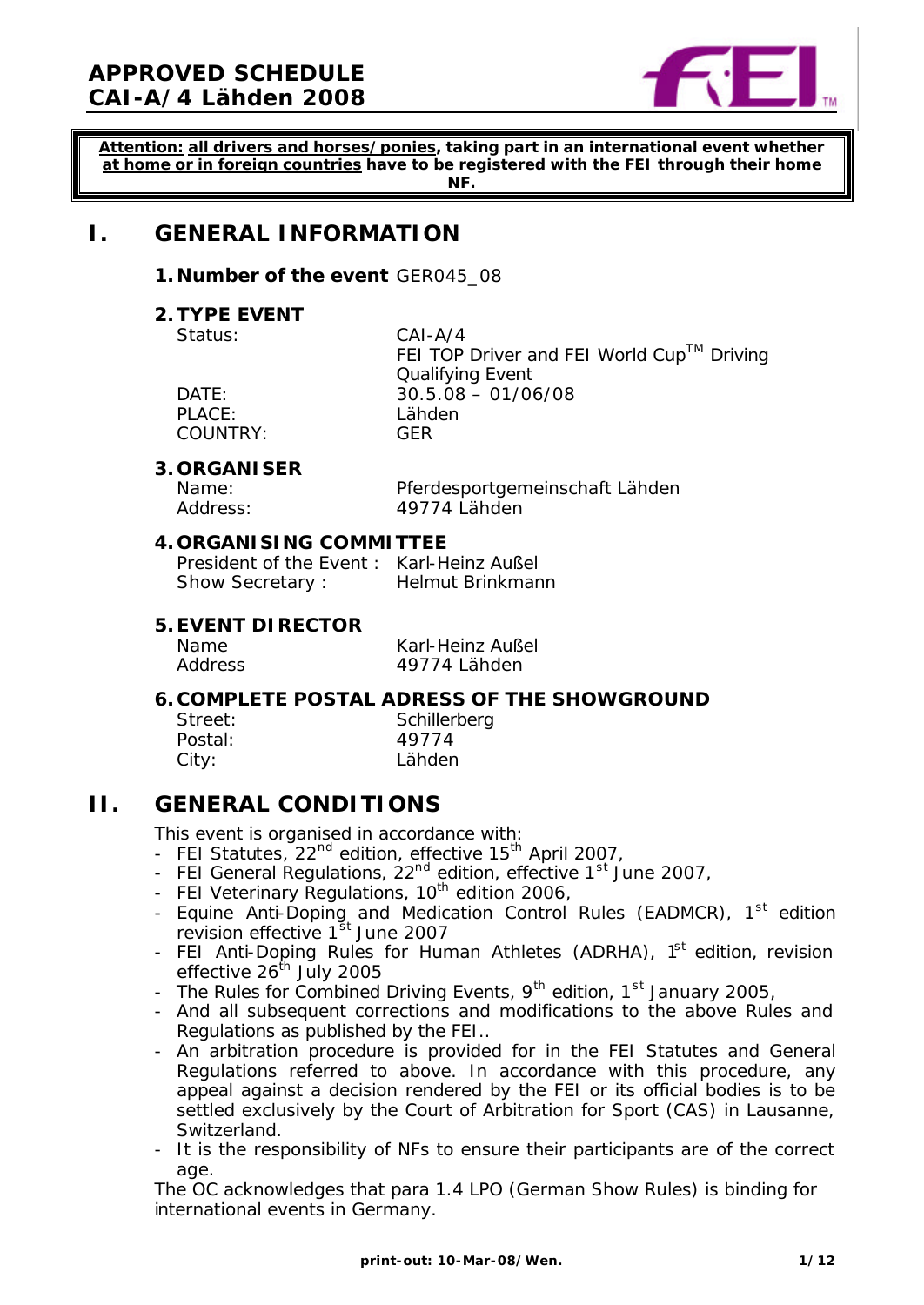

# **III. OFFICIALS**

### **1. GROUND JURY** :

| Dr. Franz-Josef Vetter, GER |
|-----------------------------|
| FC. Vetter@t-online.de      |
| Pierre de Chezelles, FRA    |
| Hans-Peter Rüschlin, SUI    |
| Gé König, NED               |
| Dr. Klaus Christ, GER       |
|                             |

#### **2.FOREIGN JUDGE** :

| Name:  | Hans-Peter Rüschlin, SUI  |
|--------|---------------------------|
| Email: | hp.v.rueschlin@bluewin.ch |

#### **3.TECHNICAL DELEGATE** :

| Name:  | Ewald Meier, GER       |
|--------|------------------------|
| Email: | ewaldmeier@t-online.de |

# **4. COURSE DESIGNER** :

Name: Dr. Wolfgang Asendorf, GER Email: w.asendorf@t-online.de

#### **5. CHIEF STEWARD** :

Name: Jan Devaere, BEL

### **ASSISTANT STEWARD** :

#### Name: Rudolf Temporini, GER

#### **6.APPEAL COMMITTEE** :

| President: | Detlef Anhold, GER |
|------------|--------------------|
| Member:    | Helmut Rolfes, GER |
| Member:    | Hans Sandmann, GER |

#### **7.VETERINARY C DELEGATE** :

President: Dr. Karl-Wilhelm Bargheer, GER

#### **8. DELEGATE OF NF GER**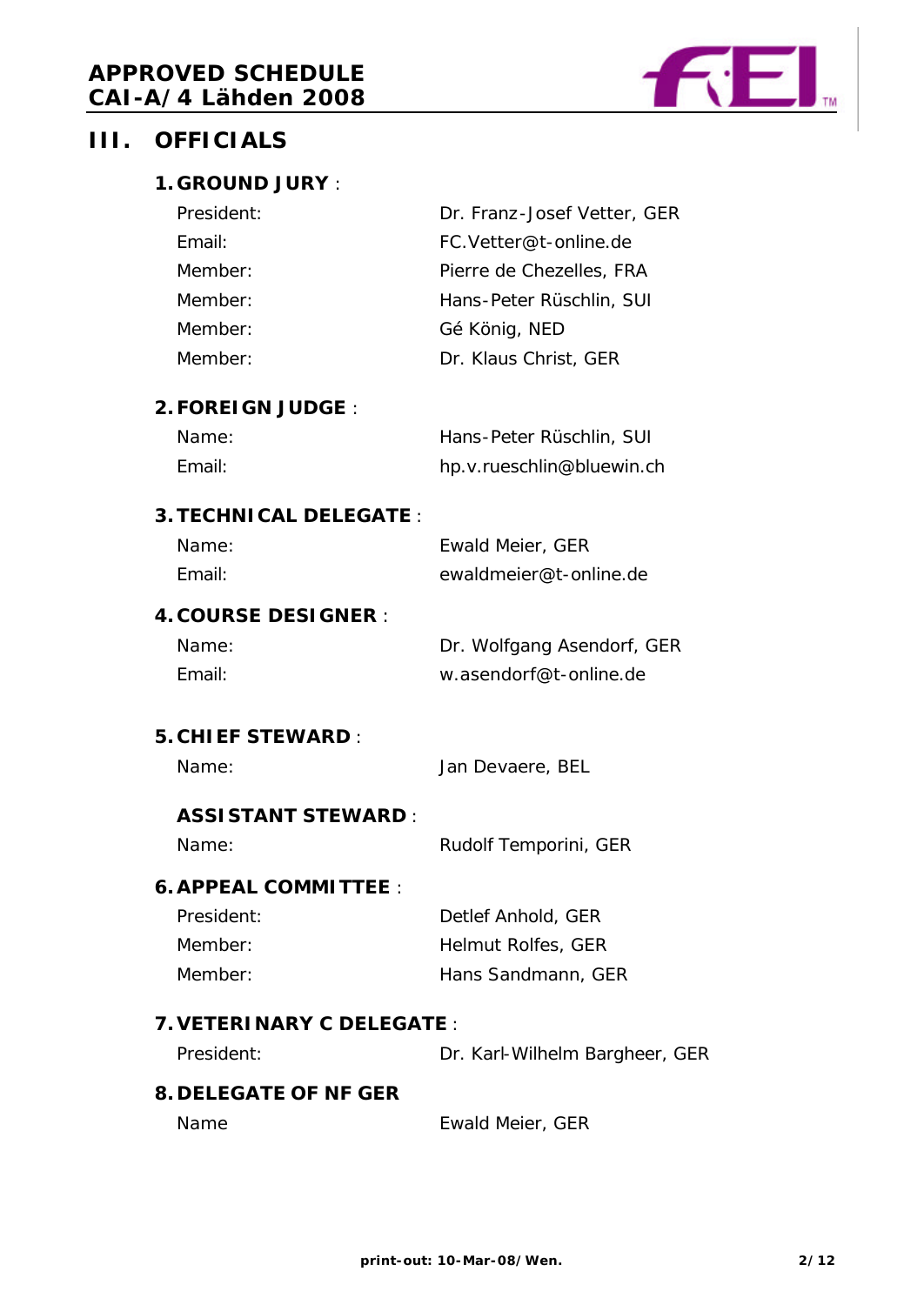

# **IV. SPECIFIC TECHNICAL CONDITIONS**

|    | <b>1. VENUE</b>                                                                                                                                                                                                                                                                      |                |               |
|----|--------------------------------------------------------------------------------------------------------------------------------------------------------------------------------------------------------------------------------------------------------------------------------------|----------------|---------------|
|    | The event will take place outdoors.                                                                                                                                                                                                                                                  |                |               |
|    | <b>2. DRESSAGE ARENA</b><br>Length: 100 m                                                                                                                                                                                                                                            | Width: 40 m    | Ground: grass |
|    | <b>3. PRATICE ARENA</b><br>Length: 120 m                                                                                                                                                                                                                                             | Width: 50 m    | Ground: grass |
|    | <b>4. OBSTACLE ARENA</b><br>Length: 120 m                                                                                                                                                                                                                                            | Width: 70 m    | Ground: grass |
|    | <b>5. PRACTICE OBSTACLE ARENA</b>                                                                                                                                                                                                                                                    |                |               |
|    | Length: 120 m                                                                                                                                                                                                                                                                        | Width: 50 m    | Ground: grass |
|    | <b>6. STABLES</b><br>Size of boxes                                                                                                                                                                                                                                                   | $3m \times 3m$ |               |
| V. | <b>INVITATIONS</b>                                                                                                                                                                                                                                                                   |                |               |
|    | Number of home drivers                                                                                                                                                                                                                                                               | 30             |               |
|    | Drivers holding performance rating F 1, having been placed at least<br>twice by closing date of entries in a combined competition (incl.<br>marathon) four-in-hand class S. The results from 2007/2008 have to<br>be indicated (incl. place and date of the event) with the entries. |                |               |

| Number of foreign drivers | 30                                                                                     |
|---------------------------|----------------------------------------------------------------------------------------|
| Invited nations           | AUS, AUT, BEL, DEN, FRA, GBR, HUN,<br>IRL, ITA, NED, POL, SUI, SWE, USA                |
|                           | Number of horses per driver 6, however only five horses my be<br>brought to the event. |

# **Competitors are invited by the Organizing Committee through their NF Two grooms per driver for Four-in-Hand**

# **VI. FACILITIES OFFERED**

### **A) COMPETITORS**

Accommodation and meals for competitors and grooms will be at the competitors' own expense.

Sufficient sanitary and showering facilities for male and female grooms, with hot and cold water, will be provided by the OCO.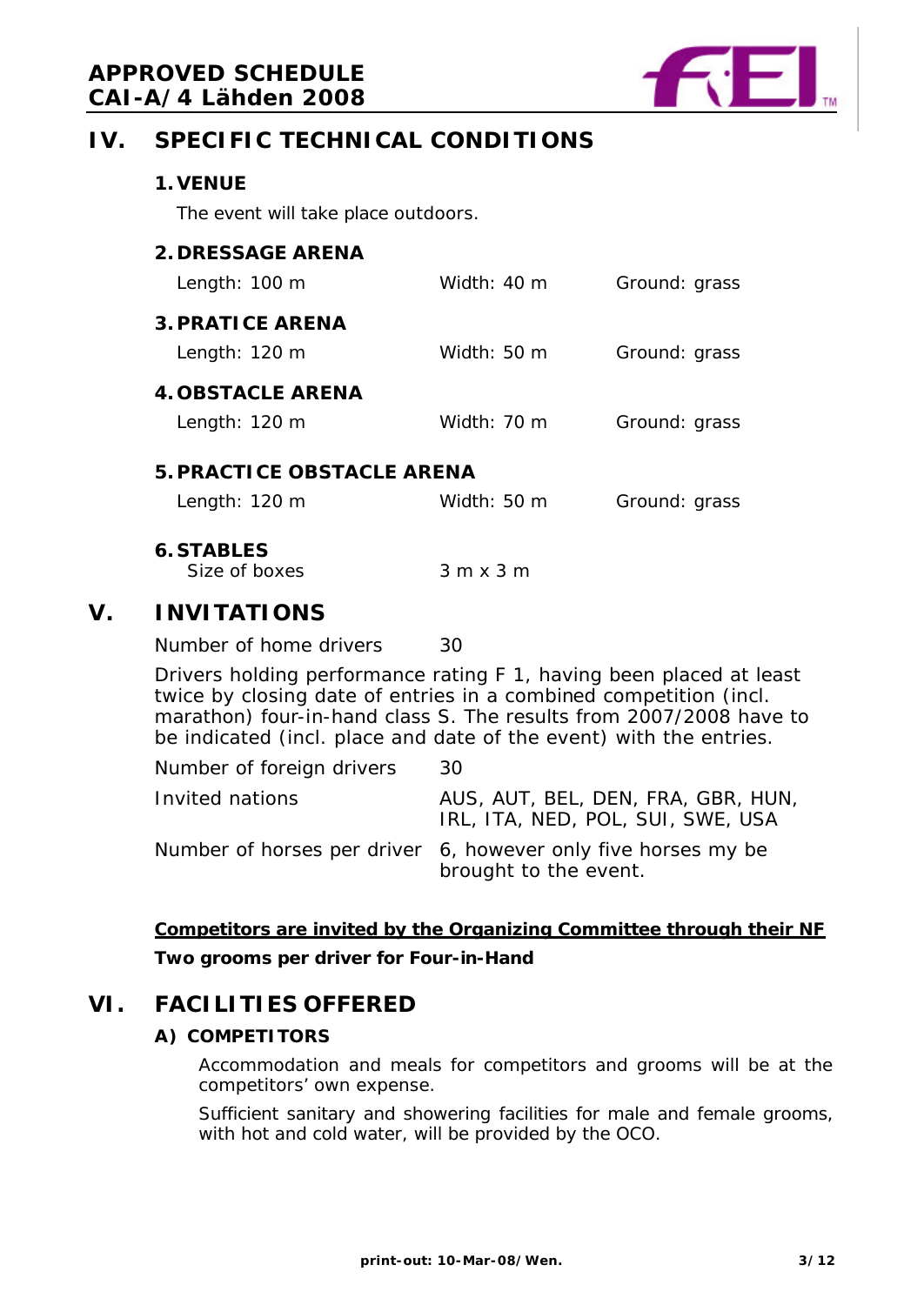

#### **B) HORSES**

Horses will be stabled from Wednesday,  $28<sup>th</sup>$  May 2008 (as of 3:00 p.m.) to Monday, 2<sup>nd</sup> June 2008 (12:00 noon). The fee per box amounts to  $\epsilon$ 85. The costs will be born by the competitors and have to be paid for together with the entry fee. The boxes will be considered as having been ordered on receipt of the respective amount. First bedding will be free of charge. Forage can be bought on the show grounds.

Horses must not be stabled on transporters or trailers.

Own stable tents may be set up against a fee of  $\epsilon$  100. In addition a deposit of  $\epsilon$  100 has to be paid for together with the order, which will be returned in the show office if the place has been left clean.

#### **C) WELCOME**

Arrival will be possible as of  $28<sup>th</sup>$  May 2008. The time and date of arrival of drivers and horses and their means of transport must be given to the OC in order to facilitate them upon arrival.

#### **D) LOCAL TRANSPORTATION ARRANGEMENTS FROM HOTEL TO SHOW GROUNDS**

No transportation will be made available.

#### **E) ADVERTISING AND PUBLICITY ON COMPETITORS AND HORSES**

The competitors are authorised (please indicate) by the OC to display the logo of their personal sponsor on the carriage in accordance with Art. 136.

The competitors are authorised (please indicate) by the OC to display the logo of their personal sponsor on the marathon carriage (size 2520  $\text{cm}^2$ ) and on the back(s) of the groom(s) (1260cm<sup>2</sup>).

# **VII. ENTRIES**

**All drivers & horses participating in any International competition must be registered with the FEI.**

**Competitors will be entered through their home NF.**

| Entries in principle 01/04/2008 |            |
|---------------------------------|------------|
| Nominated entries 15/04/2008    |            |
| Definite entries                | 29/04/2008 |

#### **Substitution of horses**

After the definite entries have been made, substitutions of horses may only be made with the express permission of the OC. The substitution horse **must** be on the nominated entry list.

#### **IMPORTANT - Entry forms must include the following information on horses:**

Name of horse, passport number, stud-book initials, date of birth, country of birth, breed, sex, colour, name(s) of owner(s)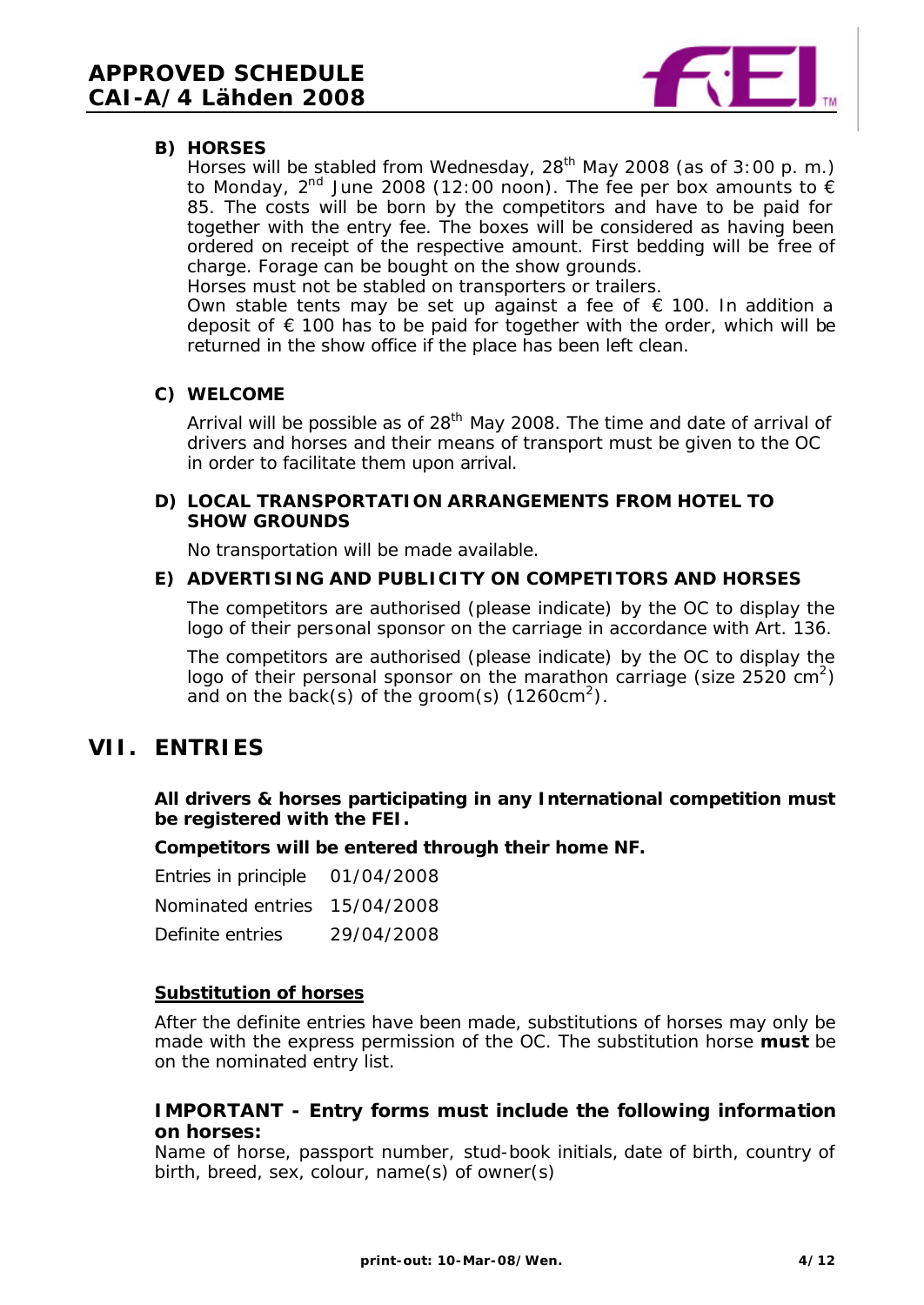

| Entries to be sent to |  |  |
|-----------------------|--|--|
| Name                  |  |  |

|                | Helmut Brinkmann    |
|----------------|---------------------|
| <b>Address</b> | Postfach 1119       |
|                | 31641 Stadthagen    |
| Telephone      | +49.172-8912497     |
| Fax            | $+49.5721 - 934650$ |
| Email          | Hel.Bri@t-online.de |
|                |                     |

Starting fee and entry fee plus "LK"-fee (contribution to the regional federation of Weser-Ems), possible further fees, such as own stable tents etc. have to be paid for together with the entries. Starting fee and MCP fee have to be paid for at closing time of declaration.

CDRF Turnierdienst

- $\in 1,00$  "LK-Abgabe" per reserved starting place
- $\epsilon$  8,50 MCP fee per horse
- $\in$  100,00 per own stable tent,  $\in$  100 deposit
- Stabling fee per box:  $\epsilon$  85,00

The following applies for foreign competitors: Entry fee (incl. "LK"-fee and stabling fee have to be transmitted to the following account by closing date of definite entries (29/04/2008).

> CDRF Turnierdienst Helmut Brinkmann BIC: GENO DE F1 BSL IBAN: DE09280629130000437501

Boxes will only be reserved and made available if the fee has been received by 29/04/2008.

The competitor may enter six horses for each four-in-hand, but may only bring five horses for each four-in-hand to the event.

The required qualification records of German drivers must be handed in together with the entries, otherwise they will not be taken into consideration.

**For withdrawals after the date of definite entries or no-shows the competitor or the respective NF will be held liable to reimburse the OC for the actual financial loss incurred by the OC (i.e. stabling and hotel expenses) as a result of the late withdrawal or no-show.**

# **VIII. CUSTOMS FORMALITIES/HEALTH REQUIREMENTS**

#### **1. Customs Formalities**

For questions pertaining to the veterinary and animal diseases legislation for horses from abroad and regarding the horses' transportation, the OC is ready to assist.

#### **2. HEALTH REQUIREMENTS FOR THE ENTRY OF HORSES**

Every competitor is supplied to deliver all necessary certificates of health for the transport to the event or identification o the horses before they come into the stables:

a) in case of arrival from a EU-member-country, a certificate for registered horses acc. to sample of Annex B to Reglements 90/426 of the actual valid form (sample is enclosed to schedule) will be necessary.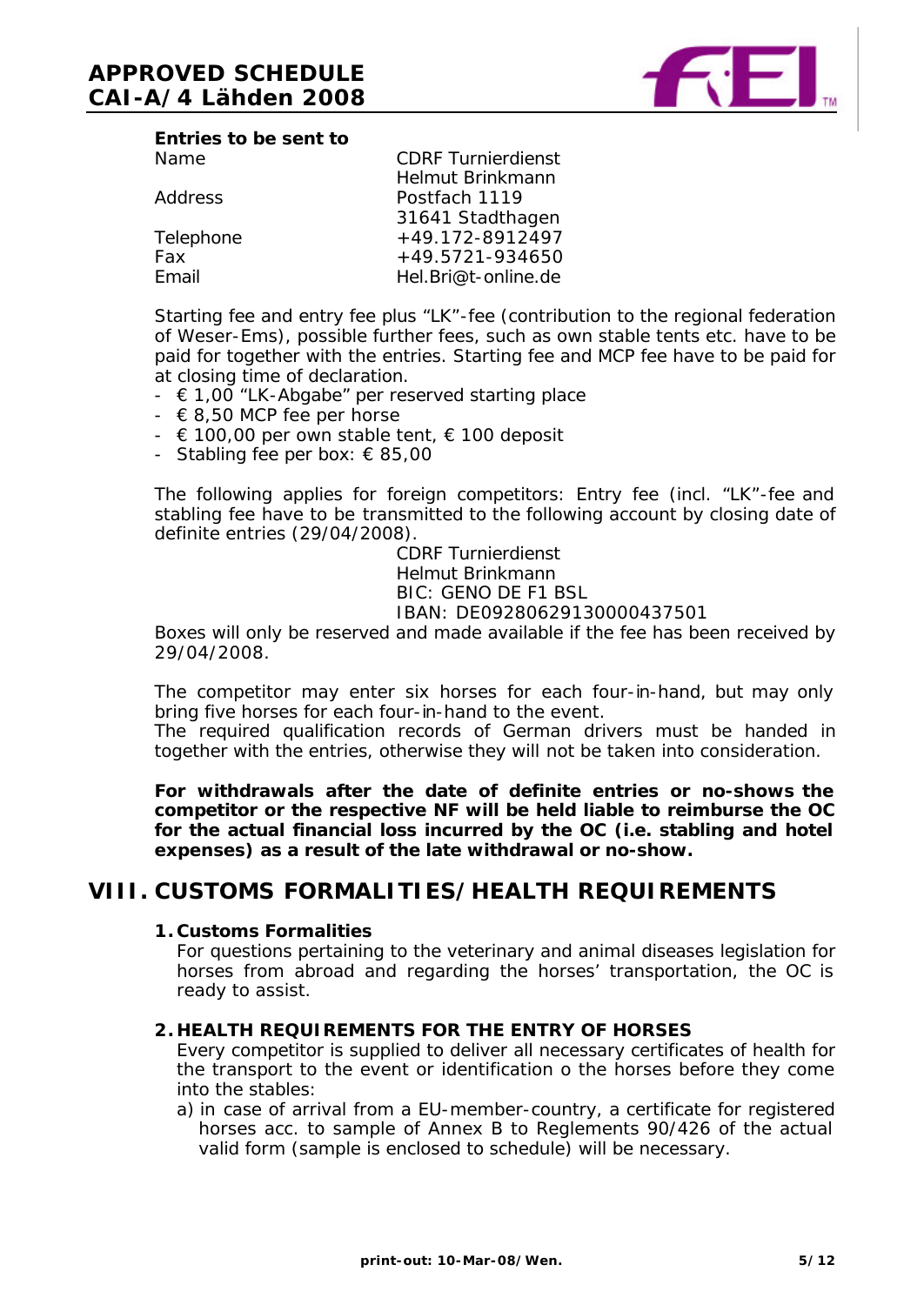# **APPROVED SCHEDULE CAI-A/4 Lähden 2008**



b) in case of arrival from a country not concerning to the EU, a certificate of health for registered horses acc. to sample of annex II of the decision of the commission 92/260 of the actual valid from will be necessary.

A certificate must be done in at least one official language of the country of destination and in one official language of the member country. The competitor must carry with him the original certificate, not a copy.

The organiser sees to it that on the competition site, an official state veterinarian is present to issue the health certificates which are necessary for the transport of the horses to their destination abroad.

In case the OC has entrusted to a forwarding agency, the latter is ready to assist regarding the required documents.

Furthermore, questions relating to health requirements for horses can be directed to the veterinary authorities in the country of origin or in Germany.

# **IX. VETERINARY MATTERS**

#### **1. SHOW VETERINARIAN:**

| Name:    | Dr. Rowold |
|----------|------------|
| Address: | Haselünne  |

#### **2. HORSE INSPECTION**

Date 29/05/2008

Time 2.00 p. m.

#### **3. VETERINARY ASPECTS "A"**

VETERINARY REGULATIONS, 10<sup>th</sup> Edition, 1<sup>st</sup> June 2006

#### VETERINARY EXAMINATIONS, HORSE INSPECTIONS & PASSPORT CONTROLS

These will be carried out in accordance with the "Veterinary Regulations", Art. 1011 & the discipline rules.

"General Regulations", 22<sup>nd</sup> Edition, effective June 2007:

#### Art. 139.1

Every horse entered for any competition at CNs or ClMs (see Appendix D) in a foreign country (see GRs 141.2), and all horses entered for other Cls, ClOs, Championships, Regional and Olympic Games, whether at home or in foreign countries (see GRs 141.2), must have an official, valid FEI Passport, or a National Passport approved by the FEI and accompanied by an FEI Recognition Card and, when applicable, an FEI registration number, as a means of identification and to establish ownership.

#### Art. 139.2

Horses taking part in CNs and ClMs (see Appendix D) in their country of residence are not required to have such a passport as is mentioned in paragraph 1. All such horses must be properly registered and identifiable and, unless there is no national requirement for equine influenza vaccination in the host country and in the country of origin all horses must have a valid vaccination certificate.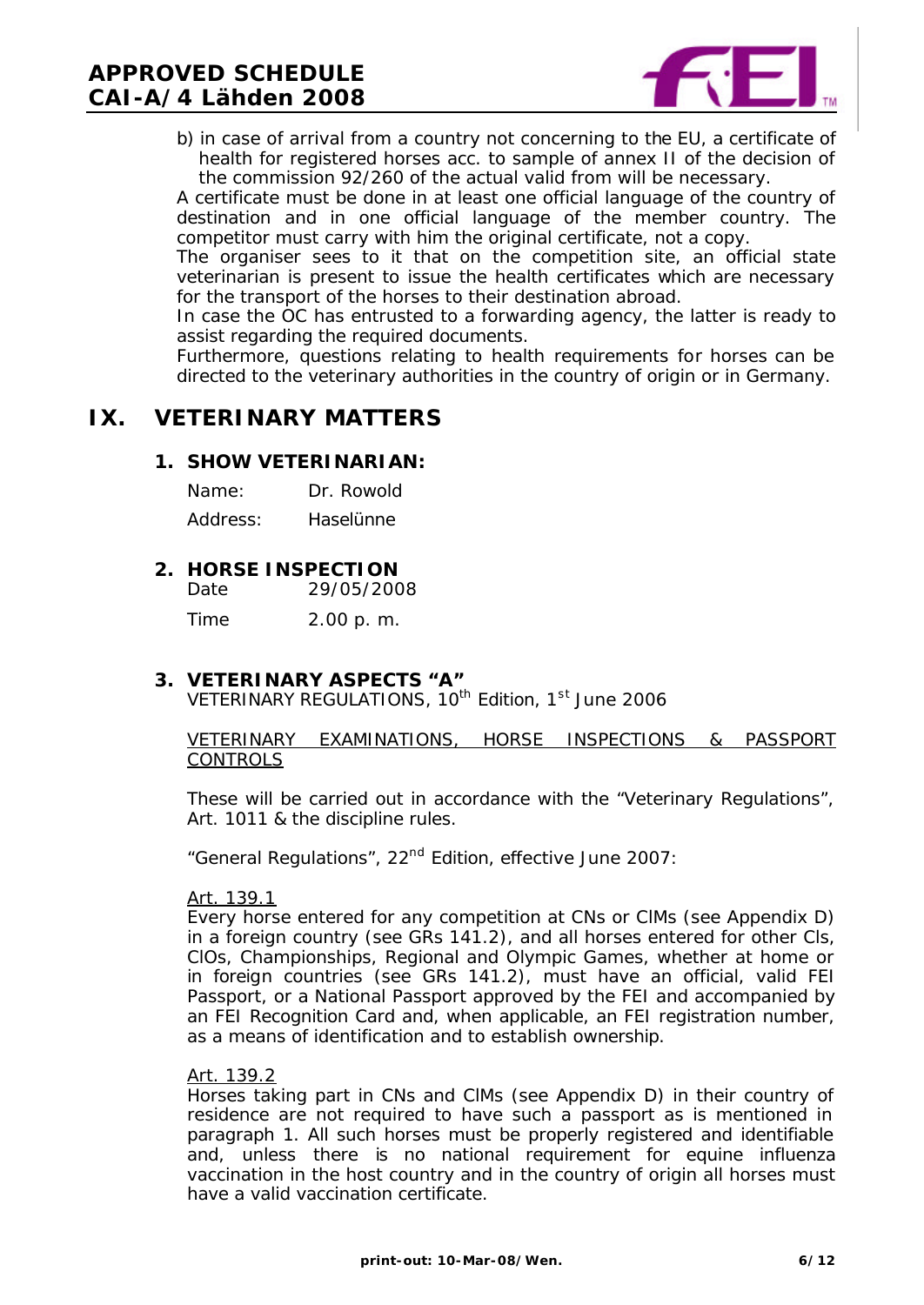# **APPROVED SCHEDULE CAI-A/4 Lähden 2008**



#### EQUINE INFLUENZA VACCINATION, VET. REGS. ANNEX VII

(except events taking place in NZL & AUS)

All horses and ponies for which an FEI Passport, or a National Passport approved by the FEI has been issued, must have the vaccination section endorsed by a veterinarian, stating that it has received two injections for primary vaccination against equine influenza, given between 1 and 3 months apart. In addition, a booster injection must be recorded as having been given within each succeeding 6 months, subsequent to the second injection of the primary vaccination. None of these injections must have been given within the preceding 7 days including the day of the competition or of entry into the competition stables.

The above are the minimum requirements for influenza vaccination. Both primary and first and subsequent booster injections should be given according to the manufacturer's instructions which will fall within the stipulation of the FEI ruling.

#### SAMPLING FOR PROHIBITED SUBSTANCES

(Vet. Regs. Chapter V & VI and Annex IV)

Regular sampling is carried out in  $CCI3*/4*$ ,  $CSIs$   $(3*, 4*, 5*)$ ,  $CIOs$ , World Cup Qualifiers and Finals, Championships and Games, whereas at other CIs sampling is recommended. When testing takes place, the number of horses tested is at the discretion of the Testing Veterinarian/Veterinary Delegate; however, a minimum of three is recommended (Vet. Regs. Art. 1016)

Special guidelines are applicable for events covered by the FEI Medication Control Programme (Groups I & II only).

#### MEDICATION CONTROL PROGRAMME (GROUP I & II ONLY)

The Organising Committees of FEI events within Groups I & II are advised to charge competitors the equivalent of CHF 12.50 per horse per event as a contribution towards the costs of the MCP programme.

MEDICATION CONTROL LABORATORY

Name: Laboratoire Courses Hippiques Address: 15 rue de Paradis 91370 Verrières le Buisson, France Telephone:+33.1 - 69 75 28 28 Fax: +33.1 - 69 75 28 29

# **X. MISCELLANEOUS**

#### **1. PROTESTS**

All protests to be valid must be made in writing and accompanied by a deposit of CHF 150.- or equivalent.

#### **2. PRIZE-GIVING CEREMONY**

All placed teams have to present themselves for the prize-giving ceremony of each competition.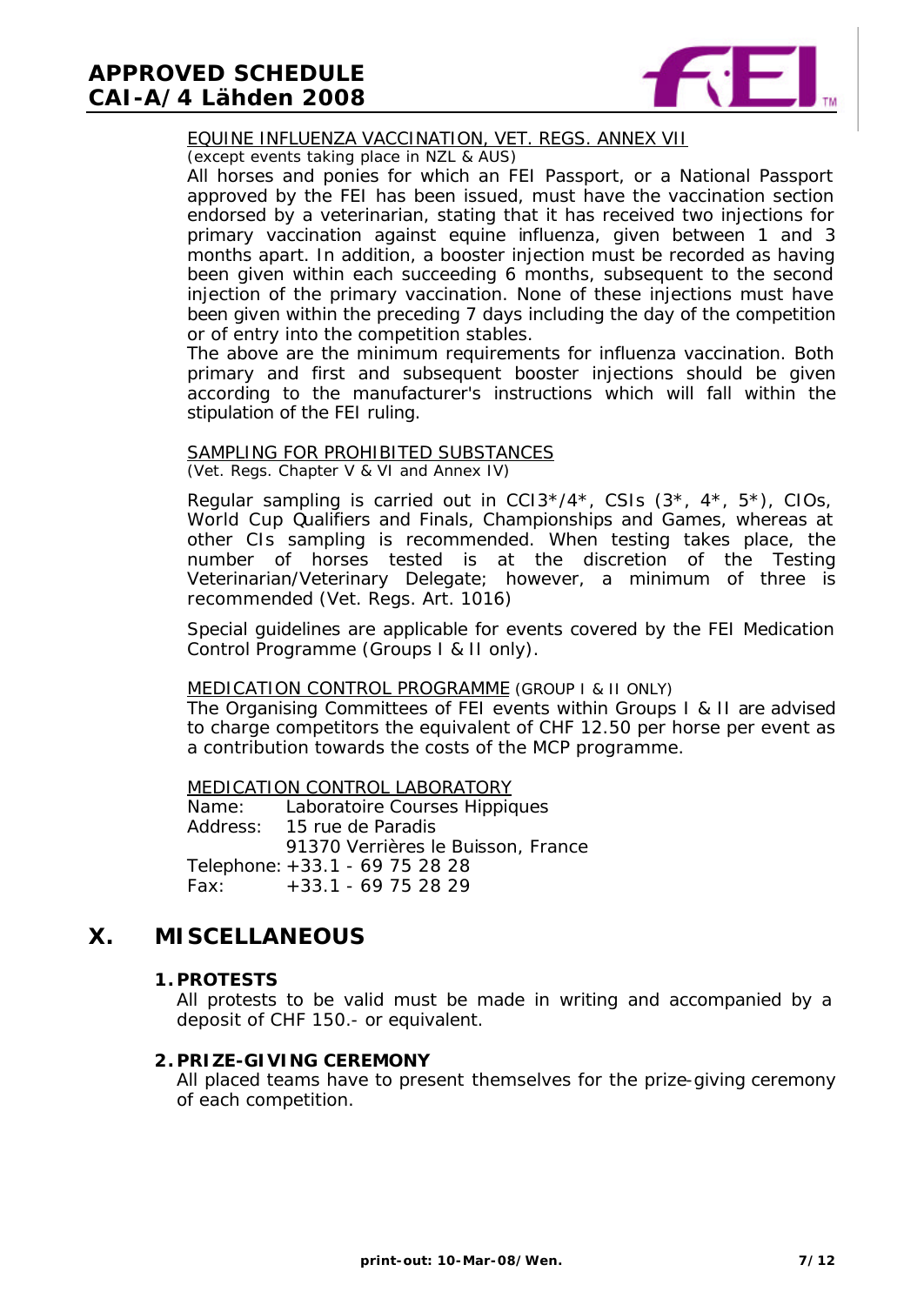

#### **3. DISTRIBUTION OF PRIZES AND INDEMNITIES**

All prize money and all prizes in kind rewarded instead of prize money as well as reimbursements (e. g. transport charges, travelling expenses) will be distributed acc. to FEI-RG Art. 130.2 following the last competition at the latest. The scheduled prizes are gross amounts. The total amount of prize money shown for each competition in the schedule must be distributed. If fewer competitors take part in a competition than the number of prizes indicated in the schedule, the President of the Ground Jury is responsible for recalculating the prize money to be distributed.

Per competition 25 % of the competitors receive prize-money or prizes in kind rewarded instead of prize-money, however at least 5 competitors will receive a prize.

If riders have to be placed equally, the money value of the prizes in kind (e. g. a car) is divided accordingly. Settlement will be done per competitor. Depending on the agreement with the horse owner, each competitor binds himself, to pass on to the horse owners the prize money or prizes in kind rewarded instead of prize money. The organizer is allowed to deduct possibly outstanding debts of the competitor. Acc. to § 50a Abs. 4 this also applies to foreign horse owners. After having deducted the turnover tax from the prize money or prizes in kind rewarded instead of prize money the following income tax will be due: no taxes up to 250 EUR, 10 % up to 500 EUR, 15 % up to 1,000 EUR, 20 % exceeding 1,000 EUR; plus 5,5 % solidarity fee of the income tax. The tax deduction has to be confirmed on demand. Those foreign competitors being exempted from tax deduction are kindly asked to submit an exemption certificate either with the entry or on the first show day at the latest. Every competitor himself is responsible for the correctness of the details he submits.

#### **4. INSURANCES**

All owners and competitors are personally responsible for damages to third parties caused by themselves, their employees, their agents or their horses. They are therefore strongly advised to take out third-party insurance providing full coverage for participation in equestrian events at home and abroad, and to keep the policy up to date.

#### **5. LIABILITY**

The organizer declines any liability for property or pecuniary damage which may happen to visitors, competitors, grooms and horse owners through slight negligence of the organizer, his delegates or his assistants. He also declines any liability for theft, damages, fire or other incidents.

#### **6.EVENT'S ORGANISATION**

In exceptional circumstances, together with the approval of the Delegate of NF GER and Ground Jury the OC reserves the right to modify the schedule in order to clarify any matter or matters arising from an omission or due to unforeseen circumstances. Any such changes must be notified to all competitors and officials as soon as possible and must be reported to the FEI Driving Department by the Foreign Judge.

#### **7.ENTRY RIGHT TO SHOWGROUNDS**

Per four-in-hand 5 entry bands will be handed out.

#### **8. DISPUTES**

In the event of any discussion concerning the interpretation of the schedule (in translated languages), the English version will be decisive.

# **THE FEI CODE OF CONDUCT**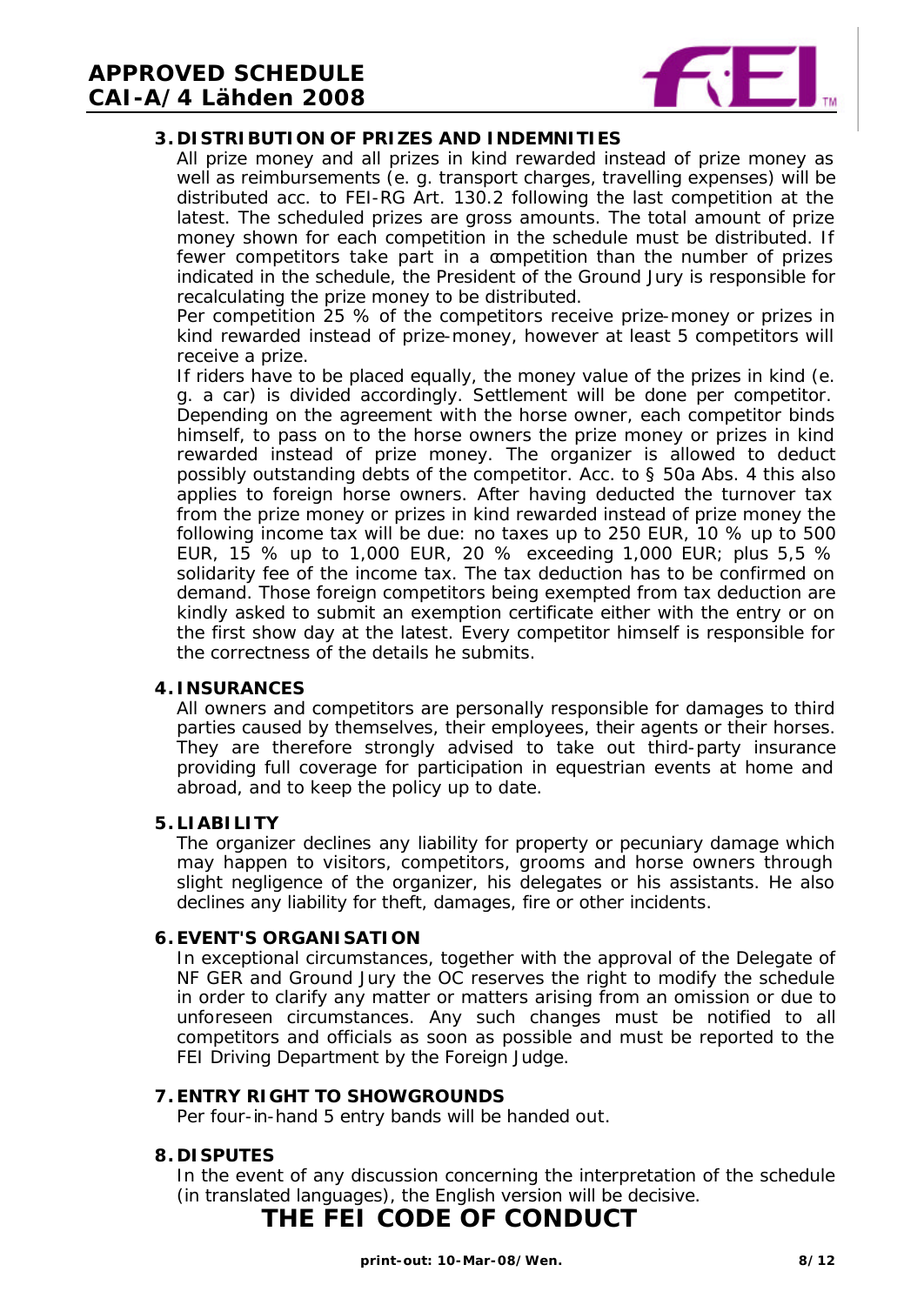

#### **FOR THE WELFARE OF THE HORSE**

The Fédération Equestre Internationale (FEI) expects all those involved in international equestrian sport to adhere to the FEI's Code of Conduct and to acknowledge and accept that at all times the welfare of the horse must be paramount and must never be subordinated to competitive or commercial influences.

- 1. At all stages during the preparation and training of competition horses, welfare must take precedence over all other demands. This includes good horse management, training methods, farriery and tack, and transportation.
- 2. Horses and competitors must be fit, competent and in good health before they are allowed to compete. This encompasses medication use, surgical procedures that threaten welfare or safety, pregnancy in mares and the misuse of aids.
- 3. Events must not prejudice horse welfare. This involves paying careful attention to the competition areas, ground surfaces, weather conditions, stabling, site safety and fitness of the horse for onward travel after the event.
- 4. Every effort must be made to ensure that horses receive proper attention after they have competed and that they are treated humanely when their competition careers are over. This covers proper veterinary care, competition injuries, euthanasia and retirement.
- 5. The FEI urges all involved with the sport to attain the highest levels of education in their areas of expertise.

# **International Driving Competitions**

#### **Preliminary Time-Table**

| Preliminary Time-Table:           |                                                   |
|-----------------------------------|---------------------------------------------------|
| - Thursday, 29/05/2008            | Horse Inspection / Inspection of marathon course. |
| $1^{st}$ day – Friday, 30/05/2008 | Competition No. 1                                 |
| $2nd$ day – Saturday, 31/05/2008  | Competition No. 2                                 |
| $3^{rd}$ day – Sunday, 01/06/2008 | Competition No. 3,4                               |

#### **TOTAL AMOUNT OF PRIZE MONEY 18.000 (EURO) (gross amount)**

|                             | Amount |
|-----------------------------|--------|
| <b>Dressage Competition</b> | 4000   |
| <b>Marathon Competition</b> | 5000   |
| <b>Obstacle Competition</b> | 4000   |
| <b>Combined Competition</b> | 5000   |

**\*\*\*\*\*\*\*\*\*\*\*\*\*\*\*\*\*\*\*\*\*\*\*\*\*\*\*\*\*\*\*\*\*\*\*\*\*\*\*\*\*\*\*\*\*\*\*\*\*\*\***

Authorization to participate:

Competitions 1 to 4: Drivers acc. to V (Invitations) with horses of 5 years and over Drivers have to start in all competitions.

Starting order acc. to Art. 921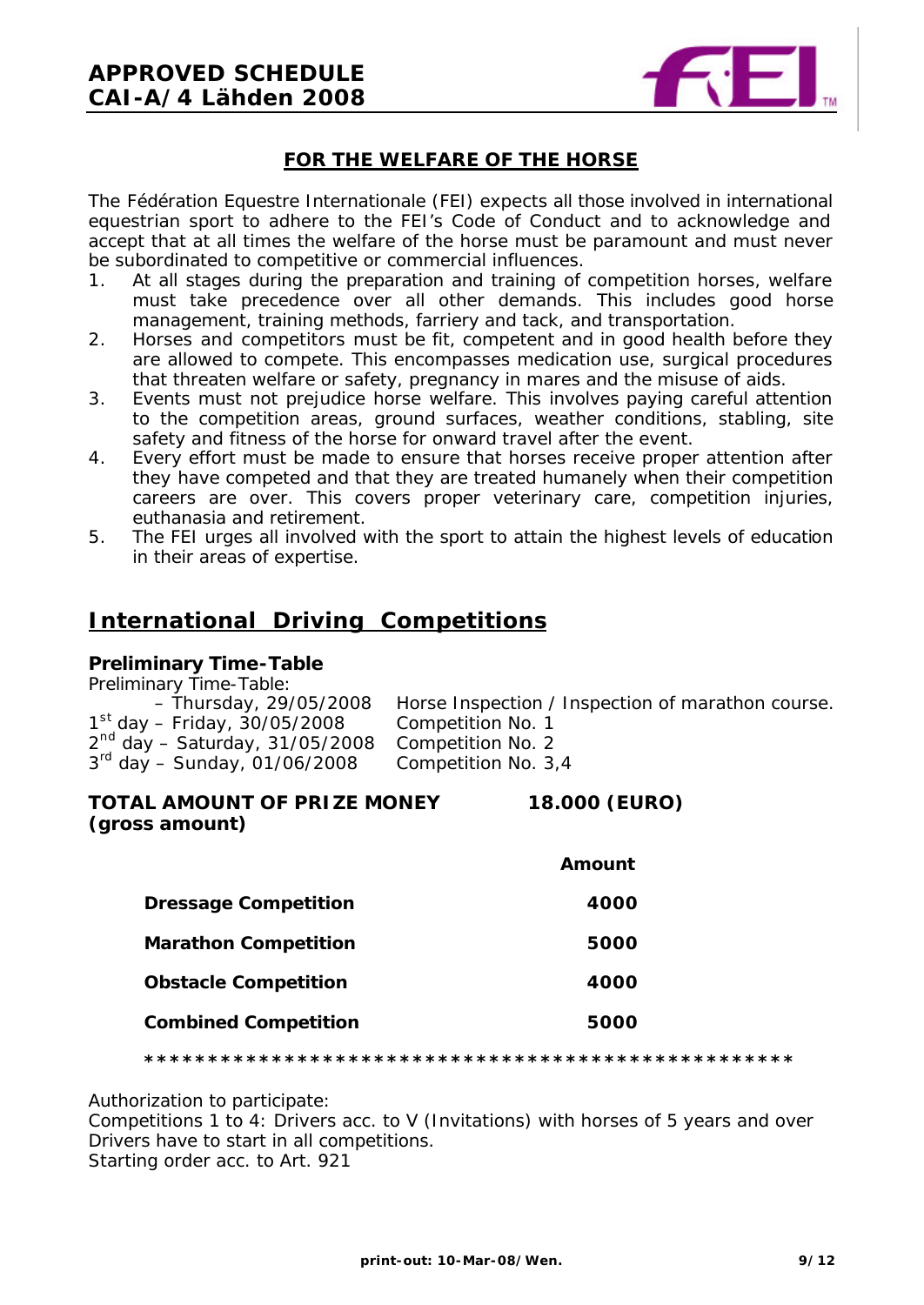

#### **FIRST DAY - FRIDAY DATE 30/05/2008**

#### **COMPETITION 1 Test A - "DRESSAGE"**

| Article(s) of the FEI Driving Rules         | Art. 935 to 945                |
|---------------------------------------------|--------------------------------|
| Indicate test to be driven and edition: 8 A |                                |
| Entry fee:                                  | € 13.00                        |
| Starting fee:                               | € 20.00                        |
| Total prize money (gross amount)            | € 4000                         |
| breakdown                                   | 1100,900,600,500,300,200,4x100 |

#### **SECOND DAY - SATURDAY**  DATE 31/05/2008

#### **COMPETITION 2 Test B - "MARATHON"**

Article(s) of the FEI Driving Rules Art. 946 to 958

|                                                         | <b>Distance</b> | Pace      | <b>Average Speed</b> |
|---------------------------------------------------------|-----------------|-----------|----------------------|
| <b>Section A</b>                                        | 4-6             | Free      | $15$ km/h            |
| <b>Section D</b>                                        | max. 1          | Walk      | $7$ km/h             |
| <b>Section E</b>                                        | ca. 8           | Free      | $14$ km/h            |
| Indicate the number of obstacles in Section E:<br>7 - 8 |                 |           |                      |
|                                                         |                 | - - - - - |                      |

| Entry fee:                       | € 13.00                         |
|----------------------------------|---------------------------------|
| Starting fee:                    | € 20.00                         |
| Total prize money (gross amount) | € 5000                          |
| breakdown                        | 1200,1000,700,600,400,300,4x200 |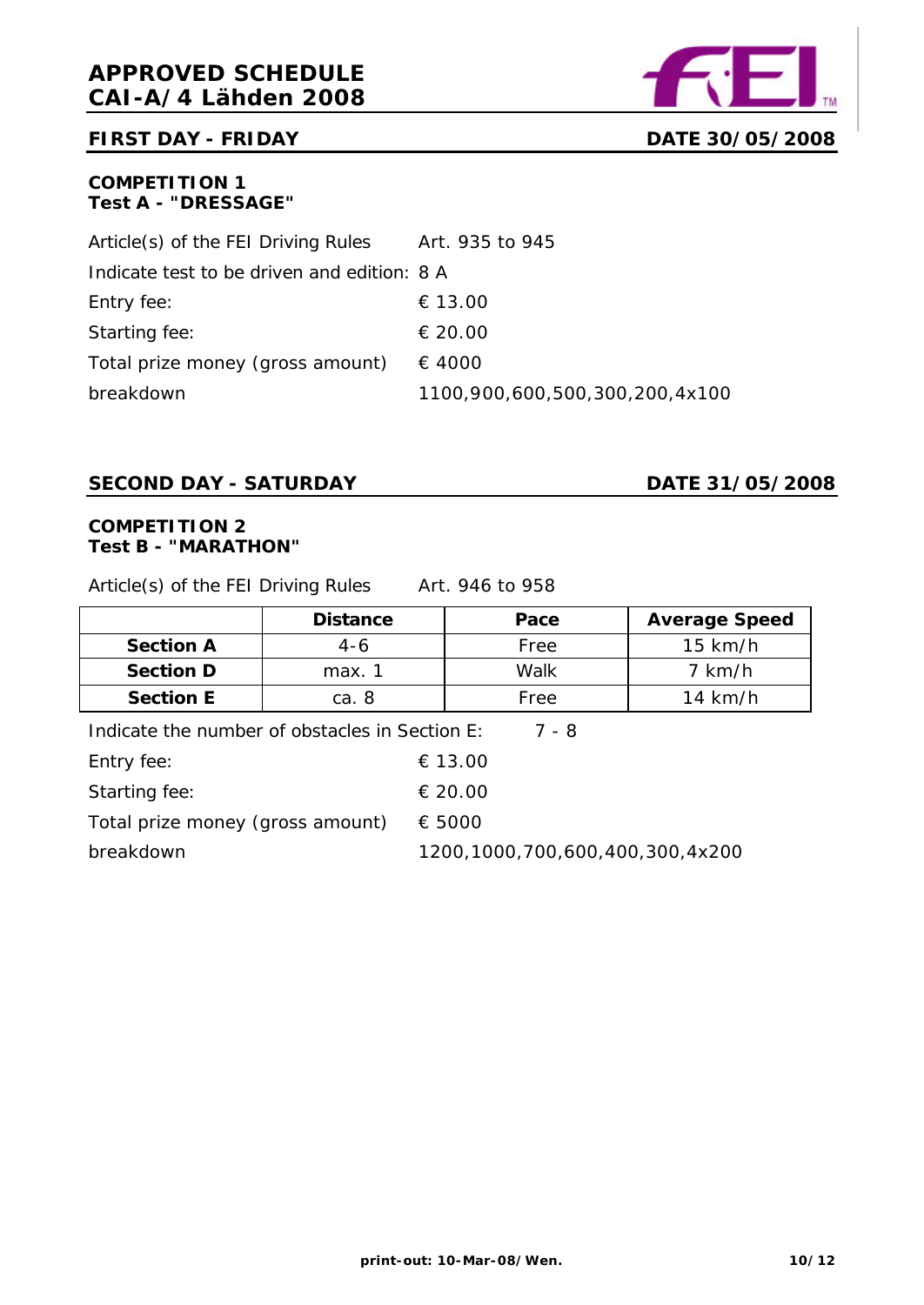

#### **THIRD DAY - SUNDAY DATE 01/06/2008**

#### **COMPETITION 3 Test C - "OBSTACLE DRIVING" WITH WINNING ROUND**

| Article(s) of the FEI Driving Rules | Art. 959 - 966                                                                                                                                                                                                                                                                                                                                                                                                                                                                                                                                                      |
|-------------------------------------|---------------------------------------------------------------------------------------------------------------------------------------------------------------------------------------------------------------------------------------------------------------------------------------------------------------------------------------------------------------------------------------------------------------------------------------------------------------------------------------------------------------------------------------------------------------------|
| Type of Competition                 | Competition with winning round                                                                                                                                                                                                                                                                                                                                                                                                                                                                                                                                      |
|                                     | The winning round (acc. to Art. 959.1.6) is<br>open to all drivers with a clear round, at least<br>25 % of teams to be placed acc. to the first<br>round. The OC reserves the right to slightly<br>increase the number of starters in the winning<br>round.<br>For the drivers in the winning round only the<br>penalty points of the first round will be added as<br>penalty seconds to the result of the winning<br>round. The winning round is run as time<br>competition acc. to Art. 967. Possible further<br>placings will be acc. to penalties and time from |
|                                     | the $1st$ round.<br>Placing: penalty seconds for penalties from the                                                                                                                                                                                                                                                                                                                                                                                                                                                                                                 |
|                                     | 1 <sup>st</sup> round will be added to the result (penalty<br>seconds acc. to Art. 967) of the winning round.                                                                                                                                                                                                                                                                                                                                                                                                                                                       |
| Entry fee:                          | € 13.00                                                                                                                                                                                                                                                                                                                                                                                                                                                                                                                                                             |
| Starting fee:                       | € 20.00                                                                                                                                                                                                                                                                                                                                                                                                                                                                                                                                                             |
| Total prize money (gross amount)    | € 4000                                                                                                                                                                                                                                                                                                                                                                                                                                                                                                                                                              |
| breakdown                           | 1100,900,600,500,300,200,4x100                                                                                                                                                                                                                                                                                                                                                                                                                                                                                                                                      |

**\*\*\*\*\*\*\*\*\*\*\*\*\*\*\*\*\*\*\*\*\*\*\*\*\*\*\*\*\*\*\*\*\*\*\*\*\*\*\*\*\*\*\*\*\*\*\*\*\*\***

#### **COMPETITION 4 "Combined Competition"**

| Article(s) of the FEI Driving Rules | Art. 924.2 and 924.3                                                                                                                                                                                                                                                                                                                                                                                                     |
|-------------------------------------|--------------------------------------------------------------------------------------------------------------------------------------------------------------------------------------------------------------------------------------------------------------------------------------------------------------------------------------------------------------------------------------------------------------------------|
|                                     | The penalties obtained in competitions 1 to 3<br>(without winning round) will be added.<br>Winner of the combined competition will be the<br>driver with the least number of aggregate<br>penalty points. In case of equality of penalties,<br>the lower number of penalty points in the<br>marathon will be decisive. If there is still<br>equality, the better result in the dressage<br>competition will be decisive. |
| Entry fee:                          | 13.00                                                                                                                                                                                                                                                                                                                                                                                                                    |
| Starting fee:                       | € 20.00                                                                                                                                                                                                                                                                                                                                                                                                                  |
| Total prize money (gross amount)    | 5000                                                                                                                                                                                                                                                                                                                                                                                                                     |
| breakdown                           | 1200,1000,700,600,400,300,4x200                                                                                                                                                                                                                                                                                                                                                                                          |

**\*\*\*\*\*\*\*\*\*\*\*\*\*\*\*\*\*\*\*\*\*\*\*\*\*\*\*\*\*\*\*\*\*\*\*\*\*\*\*\*\*\*\*\*\*\*\*\*\*\***